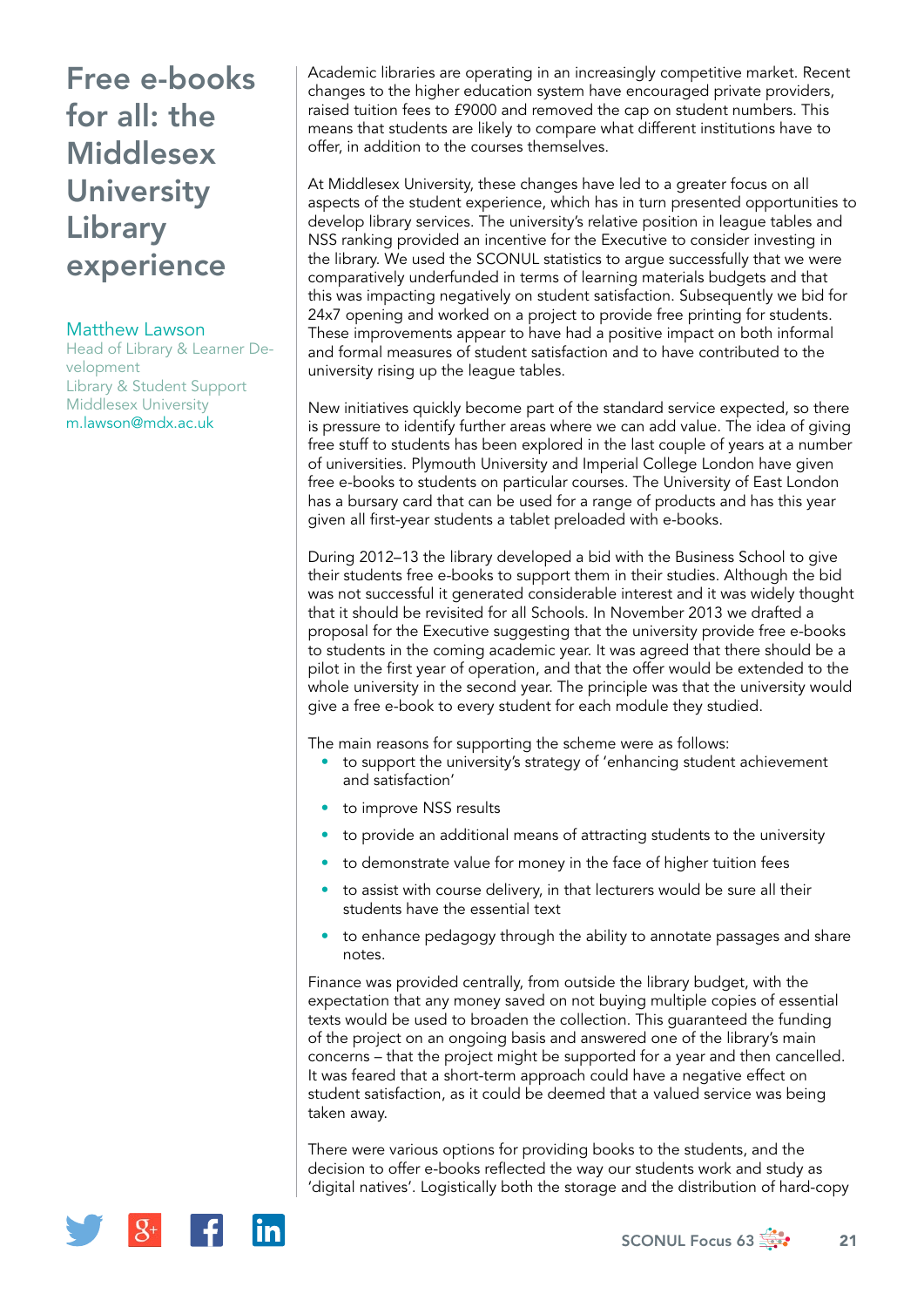# Free e-books for all: the **Middlesex University** Library experience

books would be challenging for a campus where space is at a premium.

A tender process was undertaken and among the criteria set out for potential suppliers were the following:

• value for money

- compatibility with the Moodle VLE
- access both online via streaming and offline on a variety of devices once downloaded
- a publisher-neutral platform
- assistance with negotiation with publishers
- support services

Several companies participated in the tender process; it consisted of a questionnaire and presentation, and was won by John Smith / Kortext.

The tender process was concluded barely six months before the start of the academic year. A project officer was seconded internally to lead on key operational activities. These included: gathering information about the courses running in the coming academic year; collecting recommendations from module leaders; integrating the Kortext system with Moodle.

### Gathering course details

Gathering course details was essential in order to ensure that every student had a book for each module they studied. It also provided us with information about what courses were running, whom to contact and projected student numbers. It quickly became apparent that our (somewhat naïve) assumption that there was a central list of university programmes and modules was unfounded. We spent weeks gathering data manually and were never entirely confident that we had information on all the courses. We learned for the future to work closely with the School administrative staff as they have a clear overview. This data has myriad uses across the university, and work has been undertaken to centralise it.

#### Contacting module leaders

It is essential that the module leader recommend the books chosen. This ensures that they are relevant and maximises support of academic staff for the scheme. Unfortunately, by the time we contacted academic staff for their recommendations, they were deep into exam marking, which led to a lot of chasing up on our part late into the summer. A longer lead-time and a more systematic approach to collection have been developed for year 2 of the project.

### Integration with Moodle

It was considered important that students should be able to access their free e-books by clicking a link in the VLE where their other course materials are provided. Close working between the university's IT department and Kortext ensured that there are no unnecessary passwords or systems to navigate in order to access the e-books. It was not possible to automate the placing of these links for the pilot, but a plug-in is being developed for year 2 of the project.

The time taken by these tasks meant there wasn't the focus on publicity and marketing that there might have been, either internally or externally. We aim to develop a more coherent communication plan this year.

The project launched in September 2014 as planned. Emails were sent out before students arrived, followed by induction talks; staff from Kortext provided support on campus for the first three weeks of term, which meant that the majority of queries or problems were quickly resolved.